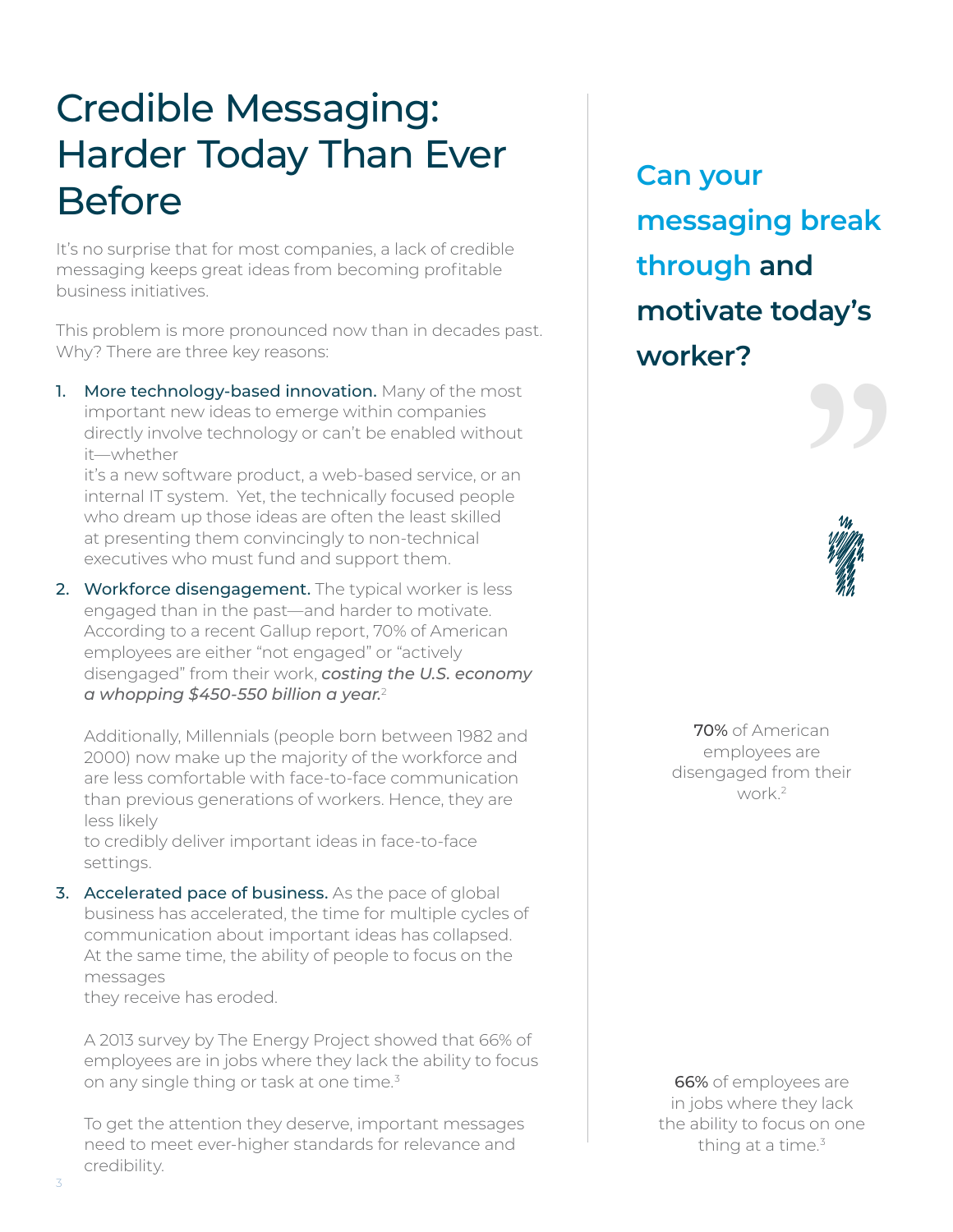## Consider the Costly **Consequences**

Because credible messaging is the catalyst for accelerated business performance, organizations lacking this key ingredient for success often suffer costly failures in many areas:

 $\oslash$  Inadequate innovation. When employees can't present their innovative ideas to management in compelling and persuasive ways, those ideas fail to gain traction.

This affects not only "Big Innovation" (e.g., the launch of a ground-breaking product like the Apple Watch), but also the equally important "Everyday Innovation" (e.g., internal process improvements and enhanced selling approaches that affect profitability and customer satisfaction).<sup>4</sup>

- $\sqrt{\ }$  Poor strategic decisions. When critical business decisions hang in the balance, senior management wants and needs to hear the best thinking of its brightest trusted advisors. If your key people lack the executive presence to communicate and deliver recommendations at every level of the organization, those recommendations will fail to make a positive impact. The results: strategic miscues, costly mistakes, and underperforming corporate strategies.
- $\mathbb{R}$  Failed strategic projects. Even when strategic projects are approved, "UNcredible" communication can cause them to fail. More than half of project leaders surveyed believe that effective communication with stakeholders and senior managers is the top factor in project success.<sup>5</sup>

The Project Management Institute reports that of the money put at risk in strategic projects, more than half is due to poor communications.<sup>6</sup>

 $\mathbb{R}$  Lost sales opportunities. The impact of weak messaging is perhaps most apparent on top line revenue. When sales team members fail to deliver messages with credibility to potential customers, sales are lost. And, those that are won are often smaller and less profitable than they could be.

**Does your message have the credibility, relevance, and impact to capture the attention of overwhelmed and distracted decision makers?** " Doe<br>
mes<br>
the<br>
rele



**55%** of project managers agree that effective communication to stakeholders and senior managers is the number one factor in project success.<sup>5</sup>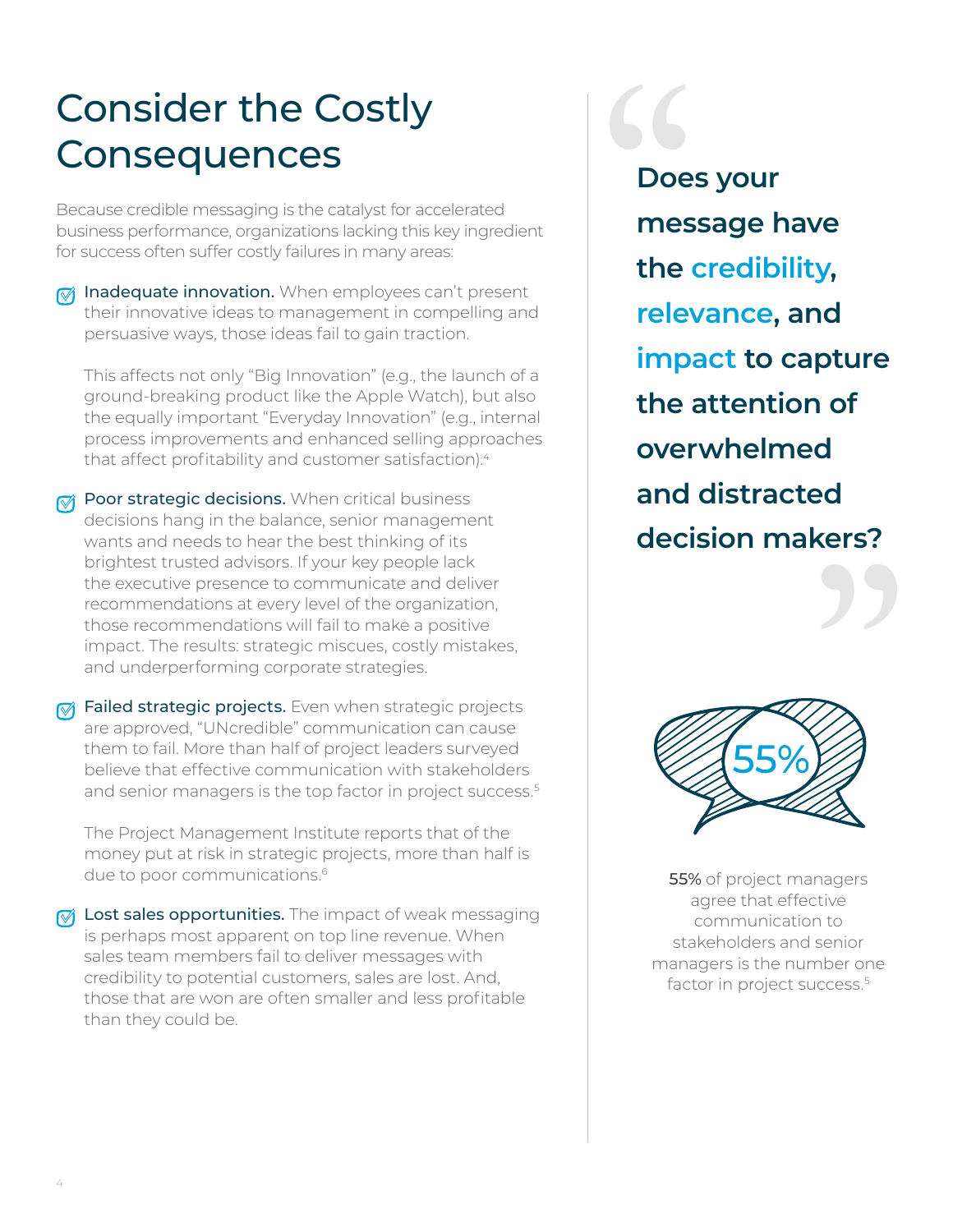## What Works: A Common, Scalable Framework for Credible Messaging

If you don't equip your employees with essential skills for credible messaging, your company's best ideas won't get heard. And, they won't be turned into successful products, services,

and customer relationships.

Addressing this critical business challenge takes more than typical implementation of communication skills training. It requires that an organization build a strong, common capability among its employees to deliver credible messages.

For an idea or message to be seen as credible, you must be able

to quickly clear three hurdles when presenting it:

1. Your idea must be understood. If you and your message

are hard to follow, decision makers and customers are unlikely to pay attention and even more unlikely to act upon the

idea.

- 2. Your idea must be seen as having real value. Decision makers must first connect with the need or problem addressed by your idea. Only then can they appreciate how it delivers compelling and relevant benefits.
- 3. You must be perceived as worthy of trust. Decision makers must feel confident in your ability to act on your idea. Don't be slick and smooth. Be yourself. Let your conviction shine through as you deliver your message.

In this context, building presentation skills is only part of the solution. Companies that innovate successfully have also begun deploying comprehensive, organization-wide frameworks for ensuring that great ideas don't get "lost in presentation" (see sidebar).

Case Study: **Improving Innovation with an Organizationwide Messaging Framework**

 $\frac{1}{2}$ **CISCO** 

In his book *Collaborative Leadership*, retired Cisco Systems executive George O'Meara shares how he transformed the Cisco Services Sales Group and grew its revenue from \$800 million to over \$6 billion. His focus was not just on improving "Big Innovation," but also on promoting "Everyday Innovation" throughout the organization.

O'Meara describes his frustration with an "otherwise bright staff who struggled with presenting ideas in a way that would be crystal clear on the problem as well as the idea."

#### His solution:

Adopt a common, shared communication framework his people could use to articulate their ideas more clearly, and with more credibility.

In the case of the Cisco Services Sales Group, O'Meara stated, "Transformation of any sort will go nowhere without tools to ensure processes are consistent, sticky and transferable."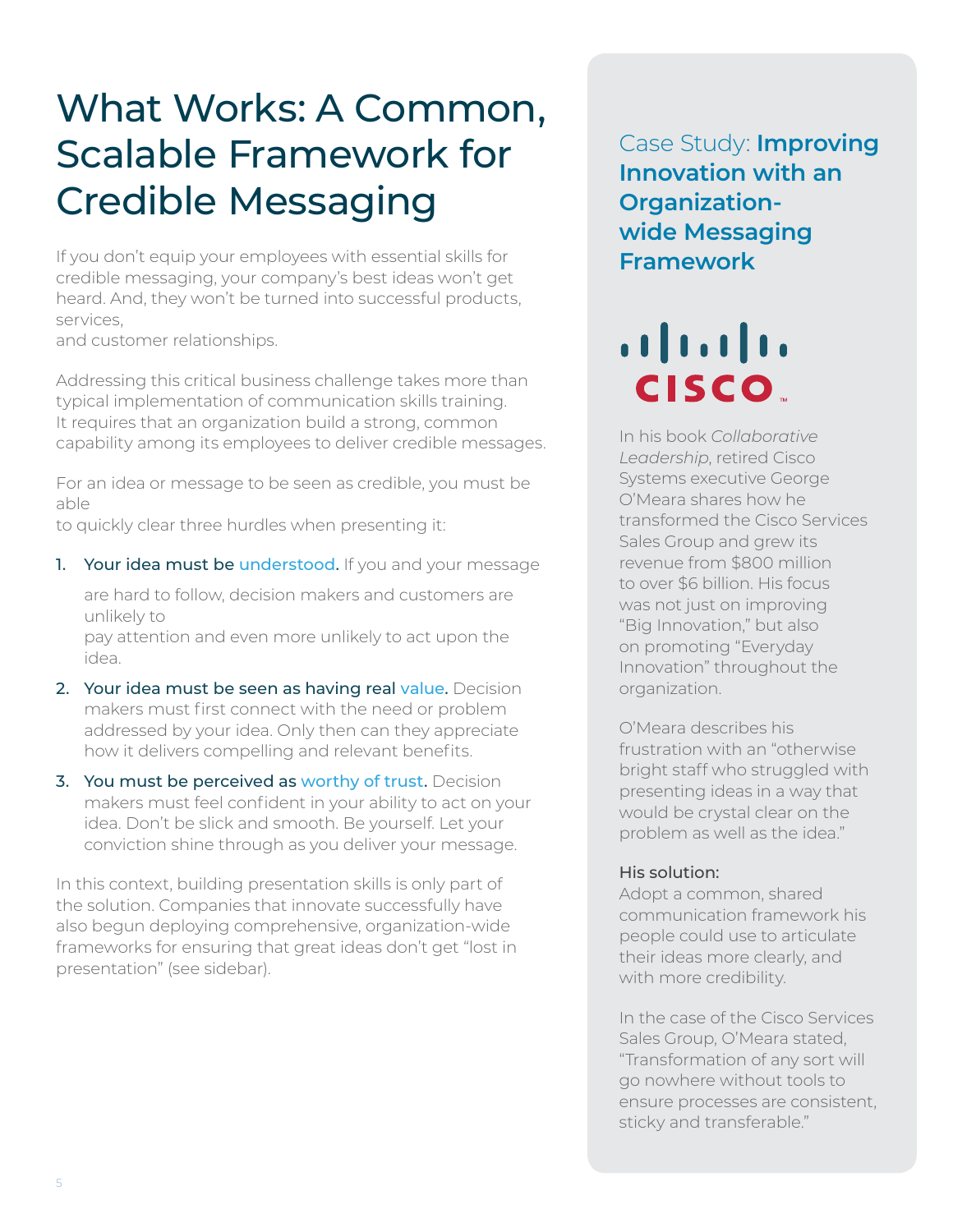# Take Action: Audit Your<br>
Company's Current Approach<br>
The are three criteria for the successful deployment of a<br>
shared and scalable framework for credible messaging:<br>
<br> **The Dose it equip people to design, deliver, and def** Company's Current Approach

There are three criteria for the successful deployment of a shared and scalable framework for credible messaging:

- $\sqrt{1}$  Does it equip people to design, deliver, and defend their ideas? While traditional presentation skills training should be part of any deployment, people should also be equipped to design the message, deliver the message in non-formal presentation settings, and defend the message.
- $\gamma$  is it transferable? For a messaging framework to be transferable, easy to implement, easily coached by managers, and consistently used, it must be simple to follow and reinforced by an appropriate tool or job aid.
- $\gamma$  is it scalable? For a messaging framework to be scalable, it must be deployed in a level-appropriate way. Recognize that some employees may need only basic exposure to key messaging concepts, others need training in essential behavioral skills, and others require more intensive coaching to succeed in high-stakes messaging environments.

Auditing your company's current approach against these criteria is a logical first step toward creating an organizationwide initiative that boosts messaging effectiveness.

#### Consider the Return on Your Communications Training Investment

Every company is looking for ways to accelerate business performance. The surest way to turn your company's best ideas into bottom-line profits is to equip people at all levels with the skills to credibly design, deliver, and defend clear and compelling messages.

If that sounds like a prohibitively expensive proposition, consider this:

The impact of just one innovative idea, one large sale, or one well-executed strategic project can more than cover the costs of deploying a common and scalable approach to credible messaging across your organization. An investment in deploying a credible messaging framework will continue to reap results for you, your company, and your customers well into the future.

**The surest way to turn your company's best ideas into bottom-line profits is to equip people at all levels with the skills to credibly design and deliver clear and compelling messages.**

"

6